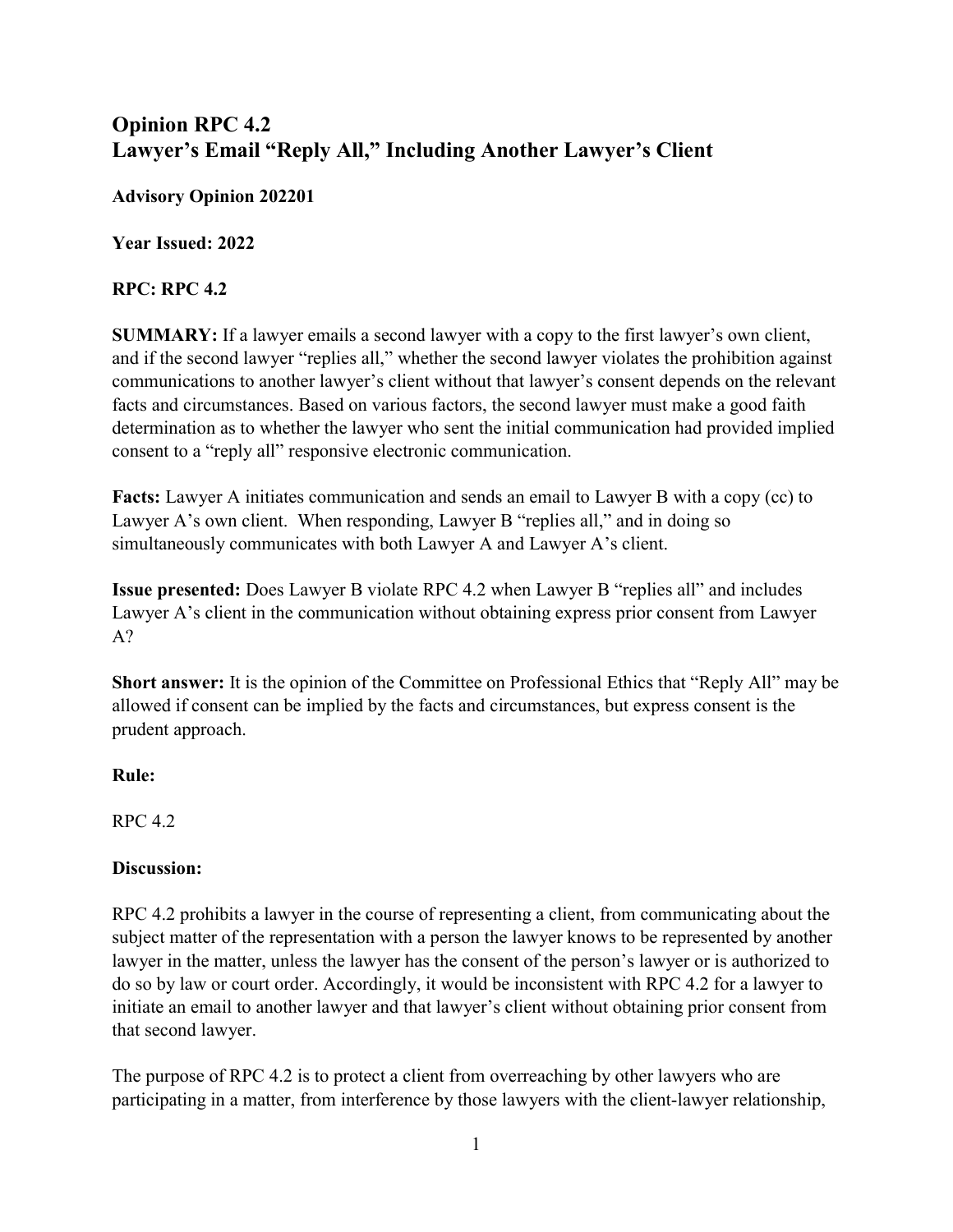and from the uncounseled disclosure of information relating to a representation. RPC 4.2 Comment [1]. Consent to communicate about a matter with a represented person can be expressly granted by a client's lawyer. It also can be implied by the prior course of conduct among the lawyers in a matter, it can be inferred from a client's lawyer's participation in relevant communications, and it can be inferred from other facts and circumstances.

It would be inconsistent with RPC 4.2 for Lawyer A to initiate an email to Lawyer B and Lawyer B's client without obtaining prior consent from Lawyer B. Accordingly, the fact that Lawyer A copies her own client on an electronic communication to which Lawyer B is replying does not by itself permit Lawyer B to "reply all" without Lawyer A's consent. Rule 4.2 does not state that the consent of the other lawyer must be "expressly" given, but the best practice is to obtain express consent.

Whether consent may be "implied" in a particular situation requires an evaluation of all the facts and circumstances surrounding the representation, including how the communication was initiated and by whom; the prior course of conduct between the lawyers involved; the nature of the matter and whether it is transactional or adversarial; the formality of the communications; and the extent to which a communication from Lawyer B to Lawyer A's client might interfere with the client-lawyer relationship.

The Restatement of the Law Governing Lawyers provides that an opposing lawyer's consent to communication with her client "may be implied rather than express." Restatement (Third) of the Law Governing Lawyers § 99 comment *j.* Several bar ethics committees have examined this issue and concluded that while consent to "reply to all" communications may sometimes be inferred from the facts and circumstances, it is prudent to secure express consent from opposing counsel. Opinions from other states that reflect this view include, South Carolina Bar Ethics Advisory Opinion 18-04; North Carolina State Bar 2012 Formal Ethics Opinion 7; California Standing Comm. on Prof'l Responsibility & Conduct, Formal Op. 2011-181; and Assn. of the Bar of the City of NY Comm. on Prof'l and Judicial Ethics, Formal Op. 2009-1.

There are situations where prior consent might be implied by the totality of the facts and circumstances. One relevant fact is whether Lawyer A, initiating an electronic communication, cc'd her own client. But other factors should be considered before Lawyer B can reasonably rely on implied consent from Lawyer A.

- One important factor is the prior course of conduct of the lawyers and their clients in the matter. If the lawyers involved have routinely cc'd their clients on communications, in most circumstances they should be able to rely on that past practice in future communications of a similar type. In particular, the responding Lawyer B should be able to rely on the past practice of Lawyer A.
- The type of communication is a related factor. Emails and texts are often used as a substitute for oral communications, and the context of an electronic communication is important. For example, if a series of emails and texts among lawyers and their clients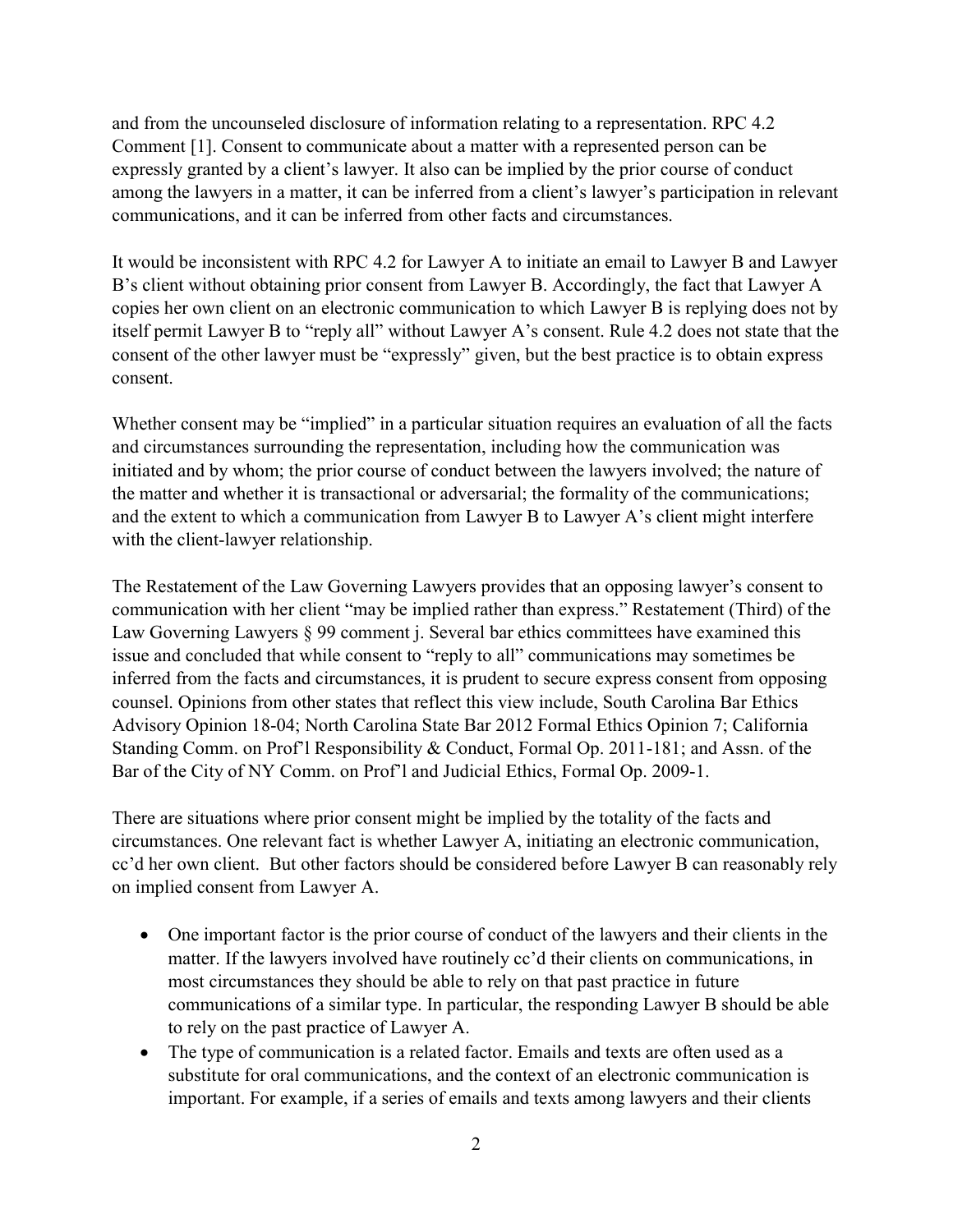takes the character of an active discussion among parties within a room, the "conversation" may not be different from a face-to-face conversation in which the lawyers are able to adequately protect the interests of their clients.

- A related factor is the number of persons Lawyer A cc'd on her initial communication. If Lawyer A sent an email solely to Lawyer B, with a copy to Lawyer A's client, then Lawyer B should avoid "replying all" because the only other recipient other than Lawyer A is Lawyer A's client (who should be readily identifiable in the address bar). However, if Lawyer A sends an email to multiple recipients, including her client as a "cc" among others, Lawyer B may be unaware that Lawyer A's client is on the list and it may be unreasonable to expect Lawyer B to search through all the individuals on the cc list to determine if Lawyer A's client is present. Further, if the recipients of Lawyer A's cc's are not visible to Lawyer B, the latter will not be able to know that a person on a cc list is a client of Lawyer A; in answering the email, Lawyer B should not be treated as having communicated with a client of Lawyer A without express prior consent.
- An important factor is the nature of the matter. It is common in some transactional fields of law for both lawyers and clients routinely to cc other lawyers and clients in certain communications related to a transaction, for example circulating revised documents among a transaction team comprised of multiple parties and their lawyers. Absent other circumstances, Lawyer B can rely on that past course of conduct among the lawyers and others involved in a transaction. Nevertheless, the best practice is to raise the issue early in the transaction and gain common consent among the lawyers and their clients preferably confirmed in writing.
- Lawyers in adversarial matters should always avoid communicating with other lawyers' clients without express permission. Because of the contentious nature of adversarial proceedings, there is a greater risk that such communications could interfere with other lawyers' relationships with their clients and serve to harm those clients' interests. This is of special importance in criminal cases, and prosecutors should always seek express consent from defense counsel before knowingly cc'ing the defendant.

Considering the intent of RPC 4.2, together with the above factors and other relevant facts and circumstances, Lawyer B must make a good faith determination whether Lawyer A has provided implied consent to a "reply all" responsive electronic communication from Lawyer A. Under no circumstances may Lawyer B respond solely to Lawyer A's client without Lawyer A's prior consent.

Because of the ease with which "reply all" electronic communications may be sent, the potential for interference with the client-lawyer relationship, and the potential for inadvertent waiver by the client of the attorney-client privilege, it is advisable for a lawyer sending an electronic communication and who wants to ensure that her client does not receive any electronic communication responses from the receiving lawyer or parties, to forward the electronic communication separately to her client. Sending a blind copy to the client on the original electronic communication is a potential option; however, because of differences in how various email applications handle bcc commands and replies, it is prudent for a lawyer instead to